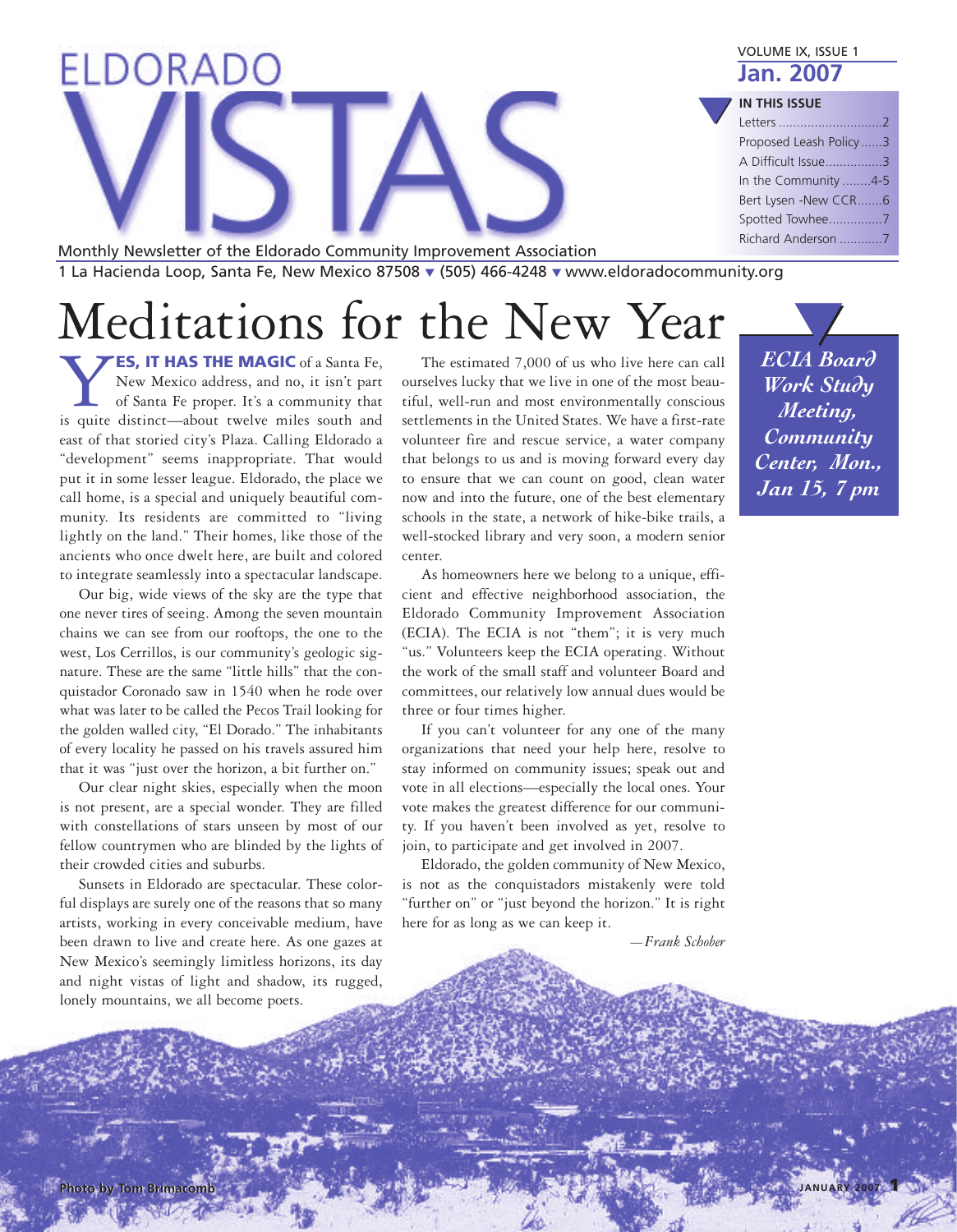

### *Share your comments with us!*

*For policy and deadline, see below*

**▼**

#### *Editorial Policy*

*Vistas* invites opinions, ideas, stories, photos, and art from the community at large. Please include contact numbers for fact checking purposes. The newsletter will not publish unsigned letters or material deemed inflammatory. Material will be printed at the discretion of the editors. Letters over 150 words will be edited for fit. Community announcements are welcome; accompanying photos are welcome, too. **Deadline:** Newsletter deadline is the 3rd day of each month. Submissions can be dropped off or mailed to the ECIA office or emailed to info@eldoradocommunity. org. Please include "Attn: Vistas" in your message.

#### *Mission Statement*

The mission of *Vistas*, the monthly newsletter of the ECIA, is to inform the Eldorado community about issues before the ECIA Board and the membership at large. By so doing, the publication seeks to foster increased neighborhood pride and community participation in the decision making process.

### Proposed Alternate Language

**WWWE EXECULD LIKE** to recommend the following alternate language in the leash policy being considered:<br>"On all of Eldorado's common property, includfollowing alternate language in the leash policy being considered:

ing greenbelts, the Eldorado Preserve, playgrounds, etc., all dogs will be under the **complete physical control** of their owner/handler, either leashed or securely held, when approaching, or in the presence of, other people and dogs.

"It is understood that friends whose pets are known to each other may mutually agree to release their animals in each other's presence, but will secure their pets immediately upon the approach of other people and their dogs.

"Certain areas of Eldorado's common property, such as playgrounds, may be posted as leash areas only. Owner/handlers are expected to comply with this regulation and recognize that **a leashed pet still needs to be fully controlled by its handler.**"



*—Pam Christie and Robert McKinnie*

### If Dogs Run Free

**HAVING LIVED IN ELDORADO** for over 16 years, I have truly heard it all when it comes to "dog issues." In my neighborhood alone, we've had problems with dogs over 16 years, I have truly heard it all when it comes to "dog issues." In my running free, dogs barking all night, and dogs getting aggressive. Most notably, a young boy who lived up the street was killed by a wolf hybrid [approximately ten years ago]. In each case, the source of the problem was not the dog itself, but neglect by its owner.

Dogs have always been and will continue to be an integral part of our community. It's only natural in an environment that has large lots and abundant greenbelts. While it is clear to me that the community covenants on dogs are important, and I applaud current efforts to clarify what behaviors constitute a nuisance, I think you are going too far if you say that dogs must always be on a leash in the greenbelts.

I know that the proposed dog park is an effort designed to provide a designated space for exercising and socializing dogs, but it is not going to be useful for many pet owners including me. It is a far distance from my house and will require a drive to get there. That is not practical on a daily basis. I may take my dogs there sometimes for socialization, but I know already that there is no way that the area will be large enough for serious exercise for them.

The convenants have long said that dogs can be free in the greenbelts as long as they are "in control"…that should be sufficient. At least 50% of the time, I never see another person in the greenbelt when I'm out with the dogs. When I do, it is most often someone else walking their dogs. So who are we bothering?

*—KC*

### Once Bitten

**WALKING** on our greenbelt<br>
October 15, I saw a woman with two<br>
shouted towards her, "My dog is friendly." My dog October 15, I saw a woman with two black, middle-sized dogs on a leash. I is eight years old. He has never attacked anybody, and has never behaved aggressively toward any person or other dog.

The woman answered, "Mine are not; they will fight!" Within seconds my dog was attacked and bitten by these aggressive, vicious dogs. I observed the woman actually loosen the retractable leashes and allow them to fight. I was shocked, and as I walked away with my injured dog, she said, "He is walking OK, just clean the wound."

Based on what I witnessed with her overall attitude, I felt that the situation would have worsened if I had confronted her about not having her extremely aggressive leashed dogs under control. Even if I had had my dog leashed, it was obvious that this dog owner was unable to either physically restrain or verbally command (control) her dogs. This woman typified all of the characteristics of an irresponsible and dangerous dog owner.

*—F. MCK*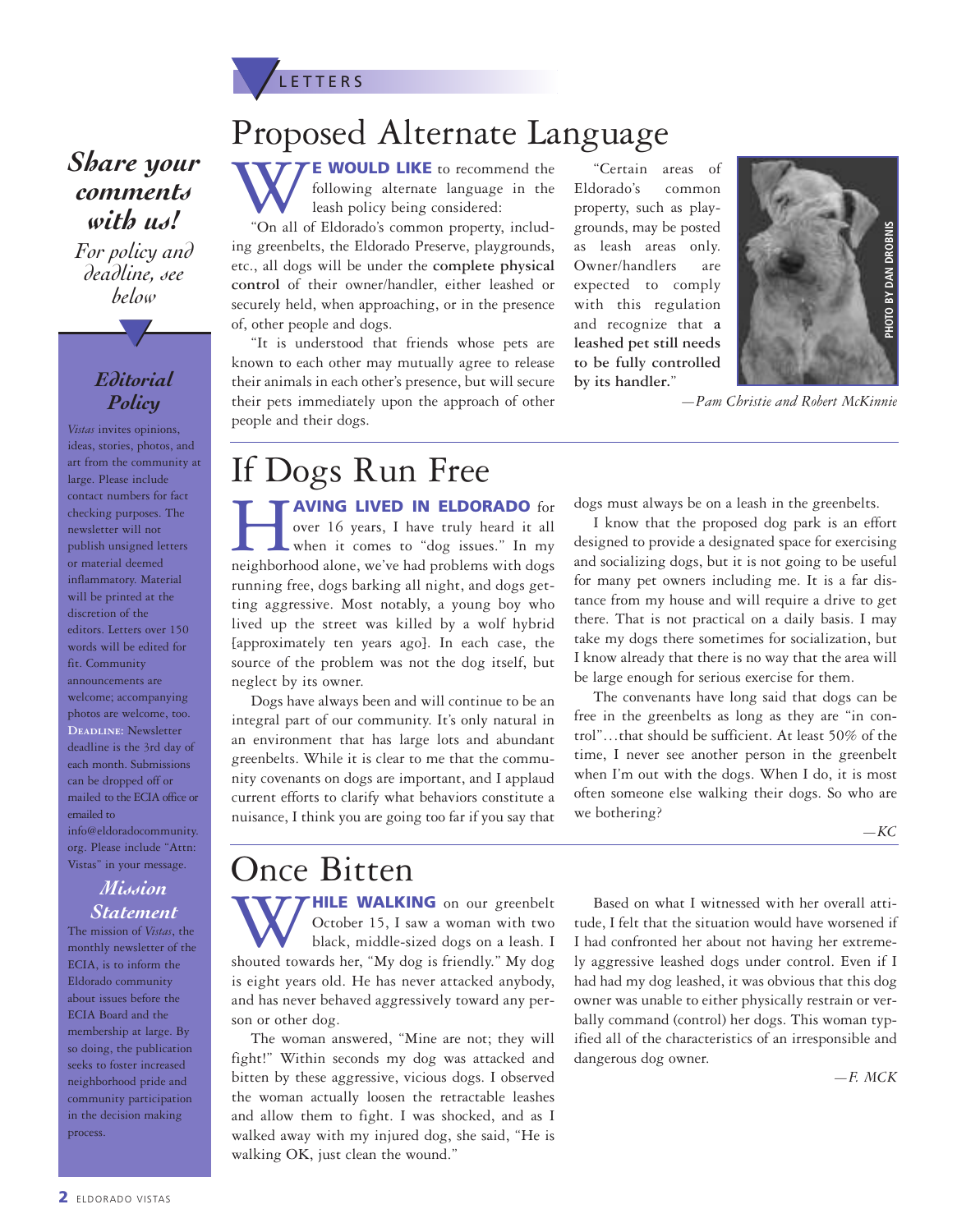**ECIA NOTES** 

## Proposed Dog Leash Policy

T**HE ECIA BOARD** is seeking comment on the PROPOSED policy on leashing dogs. An open forum will be held during the Board's regularly scheduled meeting on January 18, 2007 at 7 pm at the Community Center. Please come to the meeting to let the Board hear your ideas. If you cannot attend the meeting, e-mail your comments to the president, **Jeanne Klein,** at jpkeducate@aol.com.

#### **TITLE: Dogs On Common Properties Must Be On Leash**

**WHEREAS**, pursuant to Article II of the Declaration of Covenants, Eldorado Community Improvement Association, Inc., and Article X, Section 1 of the Bylaws of the Association, the Association has the authority to adopt and publish rules and regulations regarding the use of the Common Properties of the Association; and

**WHEREAS**, the Board of Directors of the Association finds that requiring all Members of the Association and their guests to have all dogs on leash at all times on the Common Properties will promote the recreation, health, safety and welfare of the residents and owners of properties in Eldorado at Santa Fe and the use and enjoyment of the Common Properties; and

**WHEREAS**, the Board of Directors desires to adopt a mandatory policy, rule and regulation of the Association reflecting the foregoing finding; and

## A Difficult Issue

**WITHOUT LISTING ELDORADO'S**<br>
say that each of us loves at least one of<br>
them. But no community, and certainly not one many positive attributes, suffice it to say that each of us loves at least one of

with about 7,000 residents, is without issues. The one that seems closest to the surface lately is "dogs—to leash or not to leash?"

It is a difficult question with no easy answer, and no answer that will please everyone. Of course no one wants to get bitten by a dog. Naturally dog owners want their dogs to experience the freedom of running in open spaces (which abound in Eldorado and is one of those unspecified "positive attributes" that many move here for, often with their dog's quality of life in mind). Understandably, emotions run high on both sides of the issue—safety and freedom, for ourselves and those we care about (and we certainly care about our dogs), are both basic for humans and animals.

While no decision has been reached, much effort is being made to hear everyone's opinions on the topic and address problems presented. A comprehensive plan for dealing with community dogrelated issues has been developed by the Board and reported on in the October issue of *Vistas*, a dog park has been built, residents will have



**WHEREAS**, the Association's Common Properties

**NOW, THEREFORE BE IT RESOLVED THAT** it is mandatory policy, rule and regulation of the Association that all members and their guests have all dogs on leash at all times on the Association's

**BE IT FURTHER RESOLVED** that the Association will support an ongoing community education program to stress the importance of this policy, rule and

**BE IT FURTHER RESOLVED** that the Association will actively hold members and guests accountable to honor this policy, rule and regulation; and **BE IT FURTHER RESOLVED** that the Association is of the opinion that the foregoing is an important policy, rule and regulation to enforce for the health, safety and welfare of the residents of Eldorado at

consist of the following:

**▼** Stable Area **▼** Greenbelts

**▼** Compadres Park **▼** Bike Paths

Common Properties;

regulation; and

Santa Fe.

**▼** Community Center Property **▼** Athletic and Sport Fields

**▼** Wilderness Preserve Area

another opportunity to comment on the proposed leash policy at the January 18 Board meeting (see top article on this page), and dog/dog owner classes covering basic manners for dogs, techniques for owners, and how to avoid being bitten have been arranged for the community by the Board (see the November issue of *Vistas*). Says one of the Certified Pet Dog Trainers of the upcoming classes on dog behavior problems, "It's probably a much easier problem to solve than you think it is." Perhaps with education, perseverance and maybe even compromise, it will be the same for Eldorado's dog issues. *—Lynn McPherson*

**ECIA OFFI CE ▼**

**#1 La Hacienda Loop Santa Fe, NM 87508 466-4248, 466-4249 info@eldoradocommunity.org www.eldoradocommunity.org**

**General Manager Bill Donohue 466-4248 ECommunity@aol.com**

**BOARD OF DIRECTORS President Jeanne Klein 466-2466 Jpkeducate@aol.com Vice President Ed Benrock 466-2088 Francesed@msn.com Treasurer Sandy MacGregor 466-0882 s.macg@earthlink.net Secretary Philip Balcombe 466-2982 pgbalcombe@cybermesa.com Director Johnny Martinez 466-0696 Jmartinez54@comcast.net Director Su Anne Armstrong 466-4067 suanneinsantafe@msn.com Director Richard Anderson 466-4635 richardeanderson@comcast.net COMMITTEE CHAIRPERSONS**

**Finance: Gisela Knight Architecture: Bill Schwent Conservation: John Parker and E.J. Evangelos Stable: Dina Sassone 466-6441 Election: Pat Lavengood Road: Ed Benrock Information: Ken McPherson Neighborhood Watch: Mary Uhl and Marilyn Walker**

**VISTAS NEWSLETTER Editor: Ken McPherson 466-4161 kenzwork@hubwest.com Designer: Hope O. Kiah hope@webdesignbyhope.com Editorial Assistants: Lynn McPherson Debby Padilla 466-4248 COMMUNITY RESOURCES Vista Grande Library 466-READ Security 204-2945 Fire and Rescue**

**466-1204 Animal Control 992-1621**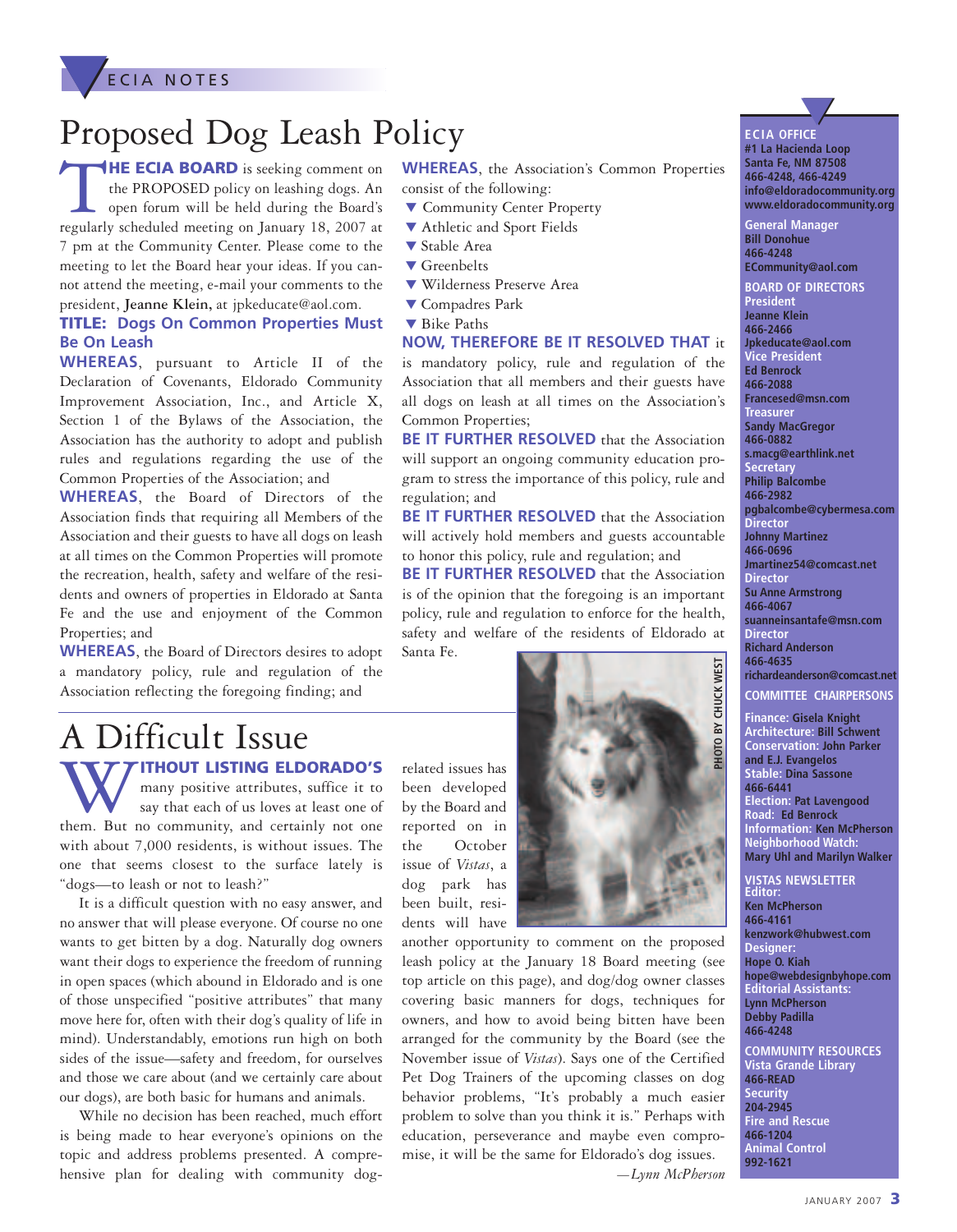

#### **Hidden Treasure**

If anyone has any information or knows of any reports on archaeological sites in the Eldorado Wilderness Preserve, please contact the Conservation Committee in care of **E.J. Evangelos**, co-chair, at eje@swcp.com or 466-7096.

#### **Time to Apply for the Studio Tour**

Eldorado Arts and Crafts Association (EACA) has set May 19 and 20 for the 2007 Studio Tour. Applications were mailed to current members in November and should be returned no later than January 15 with payment made out to the EACA treasurer. The first organizational meeting will be held January 30 at 7 pm in the El Dorado Elementary School gym.

The Studio Tour is open to artists living within the residential communities accessed by the three entrances into Eldorado west of US 285. New residents who are not members of the art association may join EACA and receive an application for the tour. For more information about the tour, call one of the co-chairs: **Joretha Hall** (466-6245) or **Grace Burleigh** (466-4534). For a membership and tour application, call **Janet Amtmann** (466-3256).

#### **Of Pressing Interest**

Vista Grande Public Library resumes its Third Thursday adult programming January 18, at 7 pm. This month's speaker is **Pamela Smith**, author of *Passions in Print: Private Press Artistry in New Mexico*, and former director of the Press at the Palace of the Governors.

Smith will be discussing the state's history in printing, from its beginnings with Padre Antonio Jose Martinez in 1834 through its revival in the 1970s. The program is funded by a grant from the Institute of Museum and Library Services, in col-

laboration with the Palace of the Governors and the New Mexico State Library.

In conjunction with this program, Vista Grande Public Library has on display a working press from the 1940s and a small exhibit on Native American picture books.



#### **ERA Happenings**

The ERA's quarterly business meeting will be on January 8, at 7 pm, at the Community Center. The guest speaker will be **Don McAvinchey**, president of the El Dorado Elementary School PTA.

#### **Landscape Health**

The Quivira Coalition and Earth Works Institute present the following suggestions for winter landscape health:

**Mowing:** Mowing a portion of your land can be beneficial. For best results, mowing should be carried out no more than once a year in the early spring to maximize moisture retention and allow the spring greening, cool season grasses to go to seed. Mow high, leaving about 6 inches of stubble to catch and hold winter snow moisture, leaving the cut grass in place for reseeding and to cover bare ground.

**Pruning:** Pruning low branches from juniper and piñon trees can encourage grasses to grow under the trees. But if you are interested in quail and rabbit habitat, you may want to leave some trees unpruned or leave neat brush piles to help these critters find cover.

#### **Mark your Calendar!**

Earth Works Institute and The Quivira Coalition are sponsoring a workshop on "Practical Strategies for Rainwater Harvesting and Gray Water Utilization" on Saturday, March 10, from 1 pm to 3 pm at the El Dorado Elementary School. For information, call 820- 2544 or go to www.quiviracoalition.org.

#### **In the League**

In the past, the League of Women Voters of Santa Fe County has had a unit in Eldorado. At the General Election Forum that the League moderated, several residents asked if meetings could again take place in Eldorado. Our Board has approved this recommendation and we are planning to hold a welcoming breakfast at the ECIA Community Center on January 27 and monthly meetings thereafter beginning in February. So please meet with us that Saturday morning and learn what the League is all about.

#### **!!WARNING!!**

**There have been a rash of burglaries in Eldorado recently! Vistit the eldoradocommunity.org website and click on HOT NEWS for more information and helpful tips on avoiding burglaries.**

#### **Basic Manners: Dog Training**

**The first class of this 6-week training is January 20 at noon at the Community Center Depot.**

**Owners only. Registration required. Cost: \$90 For information, call 466-4248.**

**This small printing press from the 1940s is on display at the library.**

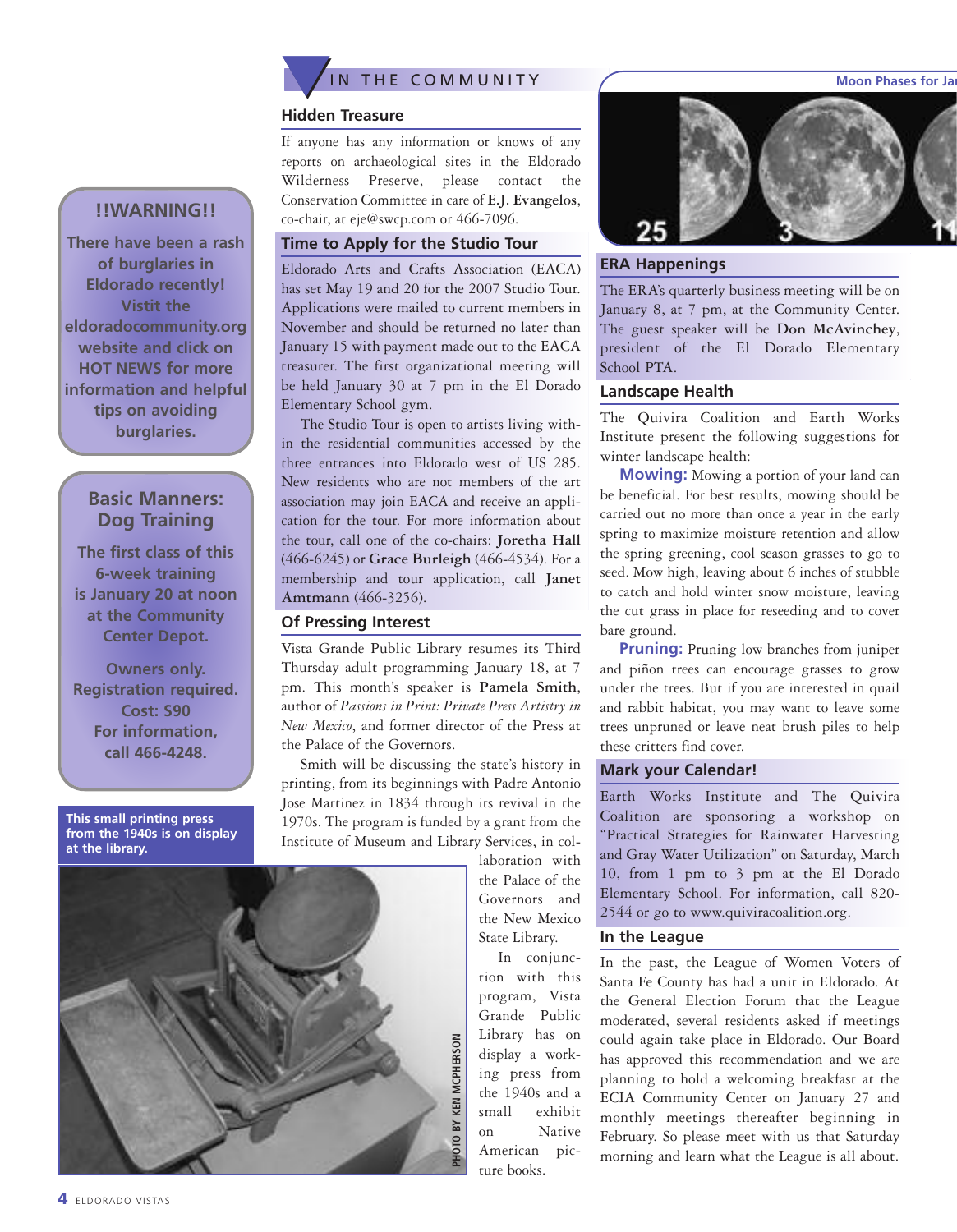**Moon Phases for January**

#### ASTRONOMY Corner

#### WILL WE EVER VISIT MARS?

With current technology and proper timing that would close the distance between the Earth and Mars, a Mars trip would take at least six months. Besides distance, there are such imponderable hazards as meteorites, radiation and malfunctions that a crew could not handle, so the pursuit of a manned mission to Mars is clearly still in the drawing board stages.

#### **January Sky:**

**Jupiter** and fainter **Mars**, on the southeast in the morning; **Saturn** and the **moon**, to the right of the sickle of Leo at 10 pm looking east. The meteor shower on January 3 will be invisible because of the full moon.

Next time: Terraforming Mars

*—Juan Alvarez Jalva88610@aol.com*

See the light—follow outdor lighting rules so we can all enjoy the stars.

#### **EAWSD News**

Eldorado Area Water and Sanitation District (EAWSD) elections are here! The polls will be open at the main fire station on Ave. Vista Grande Tuesday, January 9, from 7 am to 7 pm. Please take the few minutes it will take to go vote for your choices for EAWSD board members. Not sure who's running? A candidate forum will be held on January 4, at 7 pm at the El Dorado Elementary School.



## January Events

#### *Left out? Help us compile a comprehensive events listing.*

Email **info@eldoradocommunity.org** with your meeting/event information, or bring it to the ECIA office by the 8th of the month for publication in the following month's *Vistas.* Please include "Attn: Vistas" and be sure to indicate:

**1. Type of Event 4. A Resource Person** (one who can answer **2. Location** questions both about the event and the sponsoring **3. Date & Time** organization) and his/her telephone number. Photographs (digital or snapshots) are encouraged!

*Note: All meetings are at the Community Center, unless otherwise noted.*

*LR=Living Room, F=Foyer, CFR=Conference Room, CR=Class Room, RR=Railroad, K=Kitchen*

| <b>ECIA offices closed</b><br>New Year's Day<br>Mon., Jan. 1<br><b>ERA Quarterly Meeting</b><br>Mon., Jan. 8, 7-9 pm<br>LR.<br><b>EAWSD Board Election</b><br>Tues., Jan. 9, 7 am-7 pm<br>at the main fire station<br><b>ECIA offices closed</b><br>Martin Luther King Jr. Day Mon., Jan. 15<br>Fri., Jan. 19, 5-7 pm<br><b>LR</b><br>ERA T.G.I.F.<br><b>COMMITTEE MEETINGS</b><br>285 Coalition<br>Wed., Jan. 3, 7-9 pm<br>Kathy Pilnock<br>466-1598<br><b>CFR</b><br>Neighborhood Watch<br>Mon., Jan. 8, 7-9<br>F<br>Tues., Jan. 9, 7 am-7 pm<br><b>EAW&amp;SD Voting</b><br>466-2411<br>LR<br><b>Finance Committee</b><br>Wed., Jan. 10, 9:30-noon<br>466-2568<br><b>CFR</b><br>Gisela Knight<br><b>Bill Schwent</b><br><b>Architectural Committee</b><br>Wed., Jan. 10, 7-9 pm<br><b>CFR</b><br>466-7708<br><b>Board Work Study</b><br>Mon., Jan. 15, 7-9 pm<br><b>ECIA</b><br><b>CFR</b><br>466-4248<br><b>ECIA Board</b><br>Thurs., Jan. 18, 7-9 pm<br><b>CR</b><br><b>ECIA</b><br>466-4248<br><b>Information Committee</b><br>Mon., Jan. 22, 7-8 pm<br>Ken McPherson<br>466-4161<br>F<br><b>CFR</b><br><b>Stable Committee</b><br>Tues., Jan. 23, 7-9 pm<br>Dina Sassone<br>466-6441<br><b>Architectural Committee</b><br>Wed., Jan. 24, 7-9 pm<br><b>Bill Schwent</b><br><b>CFR</b><br>466-7708<br><b>MONTHLY MEETINGS</b><br><b>Book Club</b><br>Sat., Jan. 13, 9-10:30 am<br>Joan Lamarque<br>466-6000<br><b>Book Club/Pot Luck</b><br>call for date and time<br>Ken Fischer<br>466-2537<br><b>ERA Coffee Social</b><br>Tues., Jan. 2, 10-11 am<br>F<br>Library Book Group<br><b>Shelley Moore</b><br><b>VGPL</b><br>3rd Mon., 7-9 pm<br>466-9636<br>Search & Rescue<br>Thurs., Jan. 11, 7-9 pm<br>Dave Burdett<br>466-9765<br><b>CR</b><br>2nd & 4th Wed., 7-9 pm<br>C<br>Venturing Crew 414<br>Vera Hayduk<br>466-1726<br>Cub Scout Pack 414<br>4th Tues., 7-9 pm<br>Ty Ransdell<br>Sm Gym<br>466-2579<br>La Canada Wireless<br>Mon., Jan. 8, 7-9<br>lcwireless.org<br>LR<br>Last Fri. of month<br><b>MOMS Club</b><br>Nichole Anaya<br>466-2590<br>Mary Denison<br>Shakespeare Group<br>Tues., Jan. 9, 2-4 pm<br>466-6657<br><b>CFR</b><br><b>ERA Coffee Social</b><br>Tues., Jan. 16, 10-11 am<br>F<br>Perform. Arts Assoc.<br>2nd Sat., 10 am-noon<br>Nolan Zisman<br>466-2968<br><b>RR</b><br><b>Bird Walk</b><br>1st Sat., 8:30 am<br>982-2890<br>Ron Duffy<br>Spanish Conversation<br>Every other Sunday<br>Gail<br>466-3370<br><b>CFR</b><br><b>WEEKLY MEETINGS</b><br>Tues., 5:30-6:50 pm<br>AA<br><b>LR</b><br>Wed., 10:30-11:30 am<br>AA<br><b>RR</b><br>AA<br>Thurs., 6-7 pm<br><b>LR</b><br>AA<br><b>CFR</b><br>Fri., 6-7 pm<br>Sat., 10:45-11:45 am<br>LR<br>AA<br>AA<br>Sun., 5:15-6:15 pm<br><b>CFR</b><br><b>RR</b><br>Boy Scout Troop 414<br>Wed., 7-9 pm<br>Paul Tuck<br>466-4815<br>Men's Bridge<br>Wed., 6:30-9 pm<br>LR<br><b>Bridge</b><br>1st & 3rd Fri., 1-4:30 pm<br>CR, LR<br><b>Bridge</b><br>Pat Lavengood<br>2nd & 4th Fri., 1-4:30 pm<br>466-9765<br>CR, LR<br><b>Bridge</b><br>Wed., 9-noon<br><b>Nancy Rost</b><br>466-2832<br>LR.<br><b>Community Band</b><br>Thurs., 6-8 pm<br>Joel Hopko<br>466-8412<br><b>Fire Station Office</b><br>Wed., 7-9 pm<br>466-1204<br>Fire & Rescue Training<br>Station<br>Sat., Call for time<br><b>Fire Station Office</b><br>Station<br>Fire & Rescue Work Duty<br>466-1204<br>Senior Lunch**<br>Wed., 12-1 pm<br>466-1397<br><b>CR</b><br>Therese Janowski<br>Tues., 10 am-noon<br><b>LR</b><br><b>Knitting Club</b><br>Joyce Hanmer<br>466-3018<br><b>Adult Volleyball</b><br>Wed., 7-9 pm<br><b>Arlene Mayer</b><br>466-6641<br>School<br>*Eldorado Area Water and Sanitation District<br>**Reservations Required | JANUARY SPECIAL EVENTS |  |  |  |  |  |  |
|----------------------------------------------------------------------------------------------------------------------------------------------------------------------------------------------------------------------------------------------------------------------------------------------------------------------------------------------------------------------------------------------------------------------------------------------------------------------------------------------------------------------------------------------------------------------------------------------------------------------------------------------------------------------------------------------------------------------------------------------------------------------------------------------------------------------------------------------------------------------------------------------------------------------------------------------------------------------------------------------------------------------------------------------------------------------------------------------------------------------------------------------------------------------------------------------------------------------------------------------------------------------------------------------------------------------------------------------------------------------------------------------------------------------------------------------------------------------------------------------------------------------------------------------------------------------------------------------------------------------------------------------------------------------------------------------------------------------------------------------------------------------------------------------------------------------------------------------------------------------------------------------------------------------------------------------------------------------------------------------------------------------------------------------------------------------------------------------------------------------------------------------------------------------------------------------------------------------------------------------------------------------------------------------------------------------------------------------------------------------------------------------------------------------------------------------------------------------------------------------------------------------------------------------------------------------------------------------------------------------------------------------------------------------------------------------------------------------------------------------------------------------------------------------------------------------------------------------------------------------------------------------------------------------------------------------------------------------------------------------------------------------------------------------------------------------------------------------------------------------------------------------------------------------------------------------------------------------------------------------------------------------------------------------------------------------------------------------------------------------------------------------------------------------------------------------------------------------------------------------------------------------------------------------------------------------------------------------------------------------------------------------------------------------------------------------------|------------------------|--|--|--|--|--|--|
|                                                                                                                                                                                                                                                                                                                                                                                                                                                                                                                                                                                                                                                                                                                                                                                                                                                                                                                                                                                                                                                                                                                                                                                                                                                                                                                                                                                                                                                                                                                                                                                                                                                                                                                                                                                                                                                                                                                                                                                                                                                                                                                                                                                                                                                                                                                                                                                                                                                                                                                                                                                                                                                                                                                                                                                                                                                                                                                                                                                                                                                                                                                                                                                                                                                                                                                                                                                                                                                                                                                                                                                                                                                                                                    |                        |  |  |  |  |  |  |
|                                                                                                                                                                                                                                                                                                                                                                                                                                                                                                                                                                                                                                                                                                                                                                                                                                                                                                                                                                                                                                                                                                                                                                                                                                                                                                                                                                                                                                                                                                                                                                                                                                                                                                                                                                                                                                                                                                                                                                                                                                                                                                                                                                                                                                                                                                                                                                                                                                                                                                                                                                                                                                                                                                                                                                                                                                                                                                                                                                                                                                                                                                                                                                                                                                                                                                                                                                                                                                                                                                                                                                                                                                                                                                    |                        |  |  |  |  |  |  |
|                                                                                                                                                                                                                                                                                                                                                                                                                                                                                                                                                                                                                                                                                                                                                                                                                                                                                                                                                                                                                                                                                                                                                                                                                                                                                                                                                                                                                                                                                                                                                                                                                                                                                                                                                                                                                                                                                                                                                                                                                                                                                                                                                                                                                                                                                                                                                                                                                                                                                                                                                                                                                                                                                                                                                                                                                                                                                                                                                                                                                                                                                                                                                                                                                                                                                                                                                                                                                                                                                                                                                                                                                                                                                                    |                        |  |  |  |  |  |  |
|                                                                                                                                                                                                                                                                                                                                                                                                                                                                                                                                                                                                                                                                                                                                                                                                                                                                                                                                                                                                                                                                                                                                                                                                                                                                                                                                                                                                                                                                                                                                                                                                                                                                                                                                                                                                                                                                                                                                                                                                                                                                                                                                                                                                                                                                                                                                                                                                                                                                                                                                                                                                                                                                                                                                                                                                                                                                                                                                                                                                                                                                                                                                                                                                                                                                                                                                                                                                                                                                                                                                                                                                                                                                                                    |                        |  |  |  |  |  |  |
|                                                                                                                                                                                                                                                                                                                                                                                                                                                                                                                                                                                                                                                                                                                                                                                                                                                                                                                                                                                                                                                                                                                                                                                                                                                                                                                                                                                                                                                                                                                                                                                                                                                                                                                                                                                                                                                                                                                                                                                                                                                                                                                                                                                                                                                                                                                                                                                                                                                                                                                                                                                                                                                                                                                                                                                                                                                                                                                                                                                                                                                                                                                                                                                                                                                                                                                                                                                                                                                                                                                                                                                                                                                                                                    |                        |  |  |  |  |  |  |
|                                                                                                                                                                                                                                                                                                                                                                                                                                                                                                                                                                                                                                                                                                                                                                                                                                                                                                                                                                                                                                                                                                                                                                                                                                                                                                                                                                                                                                                                                                                                                                                                                                                                                                                                                                                                                                                                                                                                                                                                                                                                                                                                                                                                                                                                                                                                                                                                                                                                                                                                                                                                                                                                                                                                                                                                                                                                                                                                                                                                                                                                                                                                                                                                                                                                                                                                                                                                                                                                                                                                                                                                                                                                                                    |                        |  |  |  |  |  |  |
|                                                                                                                                                                                                                                                                                                                                                                                                                                                                                                                                                                                                                                                                                                                                                                                                                                                                                                                                                                                                                                                                                                                                                                                                                                                                                                                                                                                                                                                                                                                                                                                                                                                                                                                                                                                                                                                                                                                                                                                                                                                                                                                                                                                                                                                                                                                                                                                                                                                                                                                                                                                                                                                                                                                                                                                                                                                                                                                                                                                                                                                                                                                                                                                                                                                                                                                                                                                                                                                                                                                                                                                                                                                                                                    |                        |  |  |  |  |  |  |
|                                                                                                                                                                                                                                                                                                                                                                                                                                                                                                                                                                                                                                                                                                                                                                                                                                                                                                                                                                                                                                                                                                                                                                                                                                                                                                                                                                                                                                                                                                                                                                                                                                                                                                                                                                                                                                                                                                                                                                                                                                                                                                                                                                                                                                                                                                                                                                                                                                                                                                                                                                                                                                                                                                                                                                                                                                                                                                                                                                                                                                                                                                                                                                                                                                                                                                                                                                                                                                                                                                                                                                                                                                                                                                    |                        |  |  |  |  |  |  |
|                                                                                                                                                                                                                                                                                                                                                                                                                                                                                                                                                                                                                                                                                                                                                                                                                                                                                                                                                                                                                                                                                                                                                                                                                                                                                                                                                                                                                                                                                                                                                                                                                                                                                                                                                                                                                                                                                                                                                                                                                                                                                                                                                                                                                                                                                                                                                                                                                                                                                                                                                                                                                                                                                                                                                                                                                                                                                                                                                                                                                                                                                                                                                                                                                                                                                                                                                                                                                                                                                                                                                                                                                                                                                                    |                        |  |  |  |  |  |  |
|                                                                                                                                                                                                                                                                                                                                                                                                                                                                                                                                                                                                                                                                                                                                                                                                                                                                                                                                                                                                                                                                                                                                                                                                                                                                                                                                                                                                                                                                                                                                                                                                                                                                                                                                                                                                                                                                                                                                                                                                                                                                                                                                                                                                                                                                                                                                                                                                                                                                                                                                                                                                                                                                                                                                                                                                                                                                                                                                                                                                                                                                                                                                                                                                                                                                                                                                                                                                                                                                                                                                                                                                                                                                                                    |                        |  |  |  |  |  |  |
|                                                                                                                                                                                                                                                                                                                                                                                                                                                                                                                                                                                                                                                                                                                                                                                                                                                                                                                                                                                                                                                                                                                                                                                                                                                                                                                                                                                                                                                                                                                                                                                                                                                                                                                                                                                                                                                                                                                                                                                                                                                                                                                                                                                                                                                                                                                                                                                                                                                                                                                                                                                                                                                                                                                                                                                                                                                                                                                                                                                                                                                                                                                                                                                                                                                                                                                                                                                                                                                                                                                                                                                                                                                                                                    |                        |  |  |  |  |  |  |
|                                                                                                                                                                                                                                                                                                                                                                                                                                                                                                                                                                                                                                                                                                                                                                                                                                                                                                                                                                                                                                                                                                                                                                                                                                                                                                                                                                                                                                                                                                                                                                                                                                                                                                                                                                                                                                                                                                                                                                                                                                                                                                                                                                                                                                                                                                                                                                                                                                                                                                                                                                                                                                                                                                                                                                                                                                                                                                                                                                                                                                                                                                                                                                                                                                                                                                                                                                                                                                                                                                                                                                                                                                                                                                    |                        |  |  |  |  |  |  |
|                                                                                                                                                                                                                                                                                                                                                                                                                                                                                                                                                                                                                                                                                                                                                                                                                                                                                                                                                                                                                                                                                                                                                                                                                                                                                                                                                                                                                                                                                                                                                                                                                                                                                                                                                                                                                                                                                                                                                                                                                                                                                                                                                                                                                                                                                                                                                                                                                                                                                                                                                                                                                                                                                                                                                                                                                                                                                                                                                                                                                                                                                                                                                                                                                                                                                                                                                                                                                                                                                                                                                                                                                                                                                                    |                        |  |  |  |  |  |  |
|                                                                                                                                                                                                                                                                                                                                                                                                                                                                                                                                                                                                                                                                                                                                                                                                                                                                                                                                                                                                                                                                                                                                                                                                                                                                                                                                                                                                                                                                                                                                                                                                                                                                                                                                                                                                                                                                                                                                                                                                                                                                                                                                                                                                                                                                                                                                                                                                                                                                                                                                                                                                                                                                                                                                                                                                                                                                                                                                                                                                                                                                                                                                                                                                                                                                                                                                                                                                                                                                                                                                                                                                                                                                                                    |                        |  |  |  |  |  |  |
|                                                                                                                                                                                                                                                                                                                                                                                                                                                                                                                                                                                                                                                                                                                                                                                                                                                                                                                                                                                                                                                                                                                                                                                                                                                                                                                                                                                                                                                                                                                                                                                                                                                                                                                                                                                                                                                                                                                                                                                                                                                                                                                                                                                                                                                                                                                                                                                                                                                                                                                                                                                                                                                                                                                                                                                                                                                                                                                                                                                                                                                                                                                                                                                                                                                                                                                                                                                                                                                                                                                                                                                                                                                                                                    |                        |  |  |  |  |  |  |
|                                                                                                                                                                                                                                                                                                                                                                                                                                                                                                                                                                                                                                                                                                                                                                                                                                                                                                                                                                                                                                                                                                                                                                                                                                                                                                                                                                                                                                                                                                                                                                                                                                                                                                                                                                                                                                                                                                                                                                                                                                                                                                                                                                                                                                                                                                                                                                                                                                                                                                                                                                                                                                                                                                                                                                                                                                                                                                                                                                                                                                                                                                                                                                                                                                                                                                                                                                                                                                                                                                                                                                                                                                                                                                    |                        |  |  |  |  |  |  |
|                                                                                                                                                                                                                                                                                                                                                                                                                                                                                                                                                                                                                                                                                                                                                                                                                                                                                                                                                                                                                                                                                                                                                                                                                                                                                                                                                                                                                                                                                                                                                                                                                                                                                                                                                                                                                                                                                                                                                                                                                                                                                                                                                                                                                                                                                                                                                                                                                                                                                                                                                                                                                                                                                                                                                                                                                                                                                                                                                                                                                                                                                                                                                                                                                                                                                                                                                                                                                                                                                                                                                                                                                                                                                                    |                        |  |  |  |  |  |  |
|                                                                                                                                                                                                                                                                                                                                                                                                                                                                                                                                                                                                                                                                                                                                                                                                                                                                                                                                                                                                                                                                                                                                                                                                                                                                                                                                                                                                                                                                                                                                                                                                                                                                                                                                                                                                                                                                                                                                                                                                                                                                                                                                                                                                                                                                                                                                                                                                                                                                                                                                                                                                                                                                                                                                                                                                                                                                                                                                                                                                                                                                                                                                                                                                                                                                                                                                                                                                                                                                                                                                                                                                                                                                                                    |                        |  |  |  |  |  |  |
|                                                                                                                                                                                                                                                                                                                                                                                                                                                                                                                                                                                                                                                                                                                                                                                                                                                                                                                                                                                                                                                                                                                                                                                                                                                                                                                                                                                                                                                                                                                                                                                                                                                                                                                                                                                                                                                                                                                                                                                                                                                                                                                                                                                                                                                                                                                                                                                                                                                                                                                                                                                                                                                                                                                                                                                                                                                                                                                                                                                                                                                                                                                                                                                                                                                                                                                                                                                                                                                                                                                                                                                                                                                                                                    |                        |  |  |  |  |  |  |
|                                                                                                                                                                                                                                                                                                                                                                                                                                                                                                                                                                                                                                                                                                                                                                                                                                                                                                                                                                                                                                                                                                                                                                                                                                                                                                                                                                                                                                                                                                                                                                                                                                                                                                                                                                                                                                                                                                                                                                                                                                                                                                                                                                                                                                                                                                                                                                                                                                                                                                                                                                                                                                                                                                                                                                                                                                                                                                                                                                                                                                                                                                                                                                                                                                                                                                                                                                                                                                                                                                                                                                                                                                                                                                    |                        |  |  |  |  |  |  |
|                                                                                                                                                                                                                                                                                                                                                                                                                                                                                                                                                                                                                                                                                                                                                                                                                                                                                                                                                                                                                                                                                                                                                                                                                                                                                                                                                                                                                                                                                                                                                                                                                                                                                                                                                                                                                                                                                                                                                                                                                                                                                                                                                                                                                                                                                                                                                                                                                                                                                                                                                                                                                                                                                                                                                                                                                                                                                                                                                                                                                                                                                                                                                                                                                                                                                                                                                                                                                                                                                                                                                                                                                                                                                                    |                        |  |  |  |  |  |  |
|                                                                                                                                                                                                                                                                                                                                                                                                                                                                                                                                                                                                                                                                                                                                                                                                                                                                                                                                                                                                                                                                                                                                                                                                                                                                                                                                                                                                                                                                                                                                                                                                                                                                                                                                                                                                                                                                                                                                                                                                                                                                                                                                                                                                                                                                                                                                                                                                                                                                                                                                                                                                                                                                                                                                                                                                                                                                                                                                                                                                                                                                                                                                                                                                                                                                                                                                                                                                                                                                                                                                                                                                                                                                                                    |                        |  |  |  |  |  |  |
|                                                                                                                                                                                                                                                                                                                                                                                                                                                                                                                                                                                                                                                                                                                                                                                                                                                                                                                                                                                                                                                                                                                                                                                                                                                                                                                                                                                                                                                                                                                                                                                                                                                                                                                                                                                                                                                                                                                                                                                                                                                                                                                                                                                                                                                                                                                                                                                                                                                                                                                                                                                                                                                                                                                                                                                                                                                                                                                                                                                                                                                                                                                                                                                                                                                                                                                                                                                                                                                                                                                                                                                                                                                                                                    |                        |  |  |  |  |  |  |
|                                                                                                                                                                                                                                                                                                                                                                                                                                                                                                                                                                                                                                                                                                                                                                                                                                                                                                                                                                                                                                                                                                                                                                                                                                                                                                                                                                                                                                                                                                                                                                                                                                                                                                                                                                                                                                                                                                                                                                                                                                                                                                                                                                                                                                                                                                                                                                                                                                                                                                                                                                                                                                                                                                                                                                                                                                                                                                                                                                                                                                                                                                                                                                                                                                                                                                                                                                                                                                                                                                                                                                                                                                                                                                    |                        |  |  |  |  |  |  |
|                                                                                                                                                                                                                                                                                                                                                                                                                                                                                                                                                                                                                                                                                                                                                                                                                                                                                                                                                                                                                                                                                                                                                                                                                                                                                                                                                                                                                                                                                                                                                                                                                                                                                                                                                                                                                                                                                                                                                                                                                                                                                                                                                                                                                                                                                                                                                                                                                                                                                                                                                                                                                                                                                                                                                                                                                                                                                                                                                                                                                                                                                                                                                                                                                                                                                                                                                                                                                                                                                                                                                                                                                                                                                                    |                        |  |  |  |  |  |  |
|                                                                                                                                                                                                                                                                                                                                                                                                                                                                                                                                                                                                                                                                                                                                                                                                                                                                                                                                                                                                                                                                                                                                                                                                                                                                                                                                                                                                                                                                                                                                                                                                                                                                                                                                                                                                                                                                                                                                                                                                                                                                                                                                                                                                                                                                                                                                                                                                                                                                                                                                                                                                                                                                                                                                                                                                                                                                                                                                                                                                                                                                                                                                                                                                                                                                                                                                                                                                                                                                                                                                                                                                                                                                                                    |                        |  |  |  |  |  |  |
|                                                                                                                                                                                                                                                                                                                                                                                                                                                                                                                                                                                                                                                                                                                                                                                                                                                                                                                                                                                                                                                                                                                                                                                                                                                                                                                                                                                                                                                                                                                                                                                                                                                                                                                                                                                                                                                                                                                                                                                                                                                                                                                                                                                                                                                                                                                                                                                                                                                                                                                                                                                                                                                                                                                                                                                                                                                                                                                                                                                                                                                                                                                                                                                                                                                                                                                                                                                                                                                                                                                                                                                                                                                                                                    |                        |  |  |  |  |  |  |
|                                                                                                                                                                                                                                                                                                                                                                                                                                                                                                                                                                                                                                                                                                                                                                                                                                                                                                                                                                                                                                                                                                                                                                                                                                                                                                                                                                                                                                                                                                                                                                                                                                                                                                                                                                                                                                                                                                                                                                                                                                                                                                                                                                                                                                                                                                                                                                                                                                                                                                                                                                                                                                                                                                                                                                                                                                                                                                                                                                                                                                                                                                                                                                                                                                                                                                                                                                                                                                                                                                                                                                                                                                                                                                    |                        |  |  |  |  |  |  |
|                                                                                                                                                                                                                                                                                                                                                                                                                                                                                                                                                                                                                                                                                                                                                                                                                                                                                                                                                                                                                                                                                                                                                                                                                                                                                                                                                                                                                                                                                                                                                                                                                                                                                                                                                                                                                                                                                                                                                                                                                                                                                                                                                                                                                                                                                                                                                                                                                                                                                                                                                                                                                                                                                                                                                                                                                                                                                                                                                                                                                                                                                                                                                                                                                                                                                                                                                                                                                                                                                                                                                                                                                                                                                                    |                        |  |  |  |  |  |  |
|                                                                                                                                                                                                                                                                                                                                                                                                                                                                                                                                                                                                                                                                                                                                                                                                                                                                                                                                                                                                                                                                                                                                                                                                                                                                                                                                                                                                                                                                                                                                                                                                                                                                                                                                                                                                                                                                                                                                                                                                                                                                                                                                                                                                                                                                                                                                                                                                                                                                                                                                                                                                                                                                                                                                                                                                                                                                                                                                                                                                                                                                                                                                                                                                                                                                                                                                                                                                                                                                                                                                                                                                                                                                                                    |                        |  |  |  |  |  |  |
|                                                                                                                                                                                                                                                                                                                                                                                                                                                                                                                                                                                                                                                                                                                                                                                                                                                                                                                                                                                                                                                                                                                                                                                                                                                                                                                                                                                                                                                                                                                                                                                                                                                                                                                                                                                                                                                                                                                                                                                                                                                                                                                                                                                                                                                                                                                                                                                                                                                                                                                                                                                                                                                                                                                                                                                                                                                                                                                                                                                                                                                                                                                                                                                                                                                                                                                                                                                                                                                                                                                                                                                                                                                                                                    |                        |  |  |  |  |  |  |
|                                                                                                                                                                                                                                                                                                                                                                                                                                                                                                                                                                                                                                                                                                                                                                                                                                                                                                                                                                                                                                                                                                                                                                                                                                                                                                                                                                                                                                                                                                                                                                                                                                                                                                                                                                                                                                                                                                                                                                                                                                                                                                                                                                                                                                                                                                                                                                                                                                                                                                                                                                                                                                                                                                                                                                                                                                                                                                                                                                                                                                                                                                                                                                                                                                                                                                                                                                                                                                                                                                                                                                                                                                                                                                    |                        |  |  |  |  |  |  |
|                                                                                                                                                                                                                                                                                                                                                                                                                                                                                                                                                                                                                                                                                                                                                                                                                                                                                                                                                                                                                                                                                                                                                                                                                                                                                                                                                                                                                                                                                                                                                                                                                                                                                                                                                                                                                                                                                                                                                                                                                                                                                                                                                                                                                                                                                                                                                                                                                                                                                                                                                                                                                                                                                                                                                                                                                                                                                                                                                                                                                                                                                                                                                                                                                                                                                                                                                                                                                                                                                                                                                                                                                                                                                                    |                        |  |  |  |  |  |  |
|                                                                                                                                                                                                                                                                                                                                                                                                                                                                                                                                                                                                                                                                                                                                                                                                                                                                                                                                                                                                                                                                                                                                                                                                                                                                                                                                                                                                                                                                                                                                                                                                                                                                                                                                                                                                                                                                                                                                                                                                                                                                                                                                                                                                                                                                                                                                                                                                                                                                                                                                                                                                                                                                                                                                                                                                                                                                                                                                                                                                                                                                                                                                                                                                                                                                                                                                                                                                                                                                                                                                                                                                                                                                                                    |                        |  |  |  |  |  |  |
|                                                                                                                                                                                                                                                                                                                                                                                                                                                                                                                                                                                                                                                                                                                                                                                                                                                                                                                                                                                                                                                                                                                                                                                                                                                                                                                                                                                                                                                                                                                                                                                                                                                                                                                                                                                                                                                                                                                                                                                                                                                                                                                                                                                                                                                                                                                                                                                                                                                                                                                                                                                                                                                                                                                                                                                                                                                                                                                                                                                                                                                                                                                                                                                                                                                                                                                                                                                                                                                                                                                                                                                                                                                                                                    |                        |  |  |  |  |  |  |
|                                                                                                                                                                                                                                                                                                                                                                                                                                                                                                                                                                                                                                                                                                                                                                                                                                                                                                                                                                                                                                                                                                                                                                                                                                                                                                                                                                                                                                                                                                                                                                                                                                                                                                                                                                                                                                                                                                                                                                                                                                                                                                                                                                                                                                                                                                                                                                                                                                                                                                                                                                                                                                                                                                                                                                                                                                                                                                                                                                                                                                                                                                                                                                                                                                                                                                                                                                                                                                                                                                                                                                                                                                                                                                    |                        |  |  |  |  |  |  |
|                                                                                                                                                                                                                                                                                                                                                                                                                                                                                                                                                                                                                                                                                                                                                                                                                                                                                                                                                                                                                                                                                                                                                                                                                                                                                                                                                                                                                                                                                                                                                                                                                                                                                                                                                                                                                                                                                                                                                                                                                                                                                                                                                                                                                                                                                                                                                                                                                                                                                                                                                                                                                                                                                                                                                                                                                                                                                                                                                                                                                                                                                                                                                                                                                                                                                                                                                                                                                                                                                                                                                                                                                                                                                                    |                        |  |  |  |  |  |  |
|                                                                                                                                                                                                                                                                                                                                                                                                                                                                                                                                                                                                                                                                                                                                                                                                                                                                                                                                                                                                                                                                                                                                                                                                                                                                                                                                                                                                                                                                                                                                                                                                                                                                                                                                                                                                                                                                                                                                                                                                                                                                                                                                                                                                                                                                                                                                                                                                                                                                                                                                                                                                                                                                                                                                                                                                                                                                                                                                                                                                                                                                                                                                                                                                                                                                                                                                                                                                                                                                                                                                                                                                                                                                                                    |                        |  |  |  |  |  |  |
|                                                                                                                                                                                                                                                                                                                                                                                                                                                                                                                                                                                                                                                                                                                                                                                                                                                                                                                                                                                                                                                                                                                                                                                                                                                                                                                                                                                                                                                                                                                                                                                                                                                                                                                                                                                                                                                                                                                                                                                                                                                                                                                                                                                                                                                                                                                                                                                                                                                                                                                                                                                                                                                                                                                                                                                                                                                                                                                                                                                                                                                                                                                                                                                                                                                                                                                                                                                                                                                                                                                                                                                                                                                                                                    |                        |  |  |  |  |  |  |
|                                                                                                                                                                                                                                                                                                                                                                                                                                                                                                                                                                                                                                                                                                                                                                                                                                                                                                                                                                                                                                                                                                                                                                                                                                                                                                                                                                                                                                                                                                                                                                                                                                                                                                                                                                                                                                                                                                                                                                                                                                                                                                                                                                                                                                                                                                                                                                                                                                                                                                                                                                                                                                                                                                                                                                                                                                                                                                                                                                                                                                                                                                                                                                                                                                                                                                                                                                                                                                                                                                                                                                                                                                                                                                    |                        |  |  |  |  |  |  |
|                                                                                                                                                                                                                                                                                                                                                                                                                                                                                                                                                                                                                                                                                                                                                                                                                                                                                                                                                                                                                                                                                                                                                                                                                                                                                                                                                                                                                                                                                                                                                                                                                                                                                                                                                                                                                                                                                                                                                                                                                                                                                                                                                                                                                                                                                                                                                                                                                                                                                                                                                                                                                                                                                                                                                                                                                                                                                                                                                                                                                                                                                                                                                                                                                                                                                                                                                                                                                                                                                                                                                                                                                                                                                                    |                        |  |  |  |  |  |  |
|                                                                                                                                                                                                                                                                                                                                                                                                                                                                                                                                                                                                                                                                                                                                                                                                                                                                                                                                                                                                                                                                                                                                                                                                                                                                                                                                                                                                                                                                                                                                                                                                                                                                                                                                                                                                                                                                                                                                                                                                                                                                                                                                                                                                                                                                                                                                                                                                                                                                                                                                                                                                                                                                                                                                                                                                                                                                                                                                                                                                                                                                                                                                                                                                                                                                                                                                                                                                                                                                                                                                                                                                                                                                                                    |                        |  |  |  |  |  |  |
|                                                                                                                                                                                                                                                                                                                                                                                                                                                                                                                                                                                                                                                                                                                                                                                                                                                                                                                                                                                                                                                                                                                                                                                                                                                                                                                                                                                                                                                                                                                                                                                                                                                                                                                                                                                                                                                                                                                                                                                                                                                                                                                                                                                                                                                                                                                                                                                                                                                                                                                                                                                                                                                                                                                                                                                                                                                                                                                                                                                                                                                                                                                                                                                                                                                                                                                                                                                                                                                                                                                                                                                                                                                                                                    |                        |  |  |  |  |  |  |
|                                                                                                                                                                                                                                                                                                                                                                                                                                                                                                                                                                                                                                                                                                                                                                                                                                                                                                                                                                                                                                                                                                                                                                                                                                                                                                                                                                                                                                                                                                                                                                                                                                                                                                                                                                                                                                                                                                                                                                                                                                                                                                                                                                                                                                                                                                                                                                                                                                                                                                                                                                                                                                                                                                                                                                                                                                                                                                                                                                                                                                                                                                                                                                                                                                                                                                                                                                                                                                                                                                                                                                                                                                                                                                    |                        |  |  |  |  |  |  |
|                                                                                                                                                                                                                                                                                                                                                                                                                                                                                                                                                                                                                                                                                                                                                                                                                                                                                                                                                                                                                                                                                                                                                                                                                                                                                                                                                                                                                                                                                                                                                                                                                                                                                                                                                                                                                                                                                                                                                                                                                                                                                                                                                                                                                                                                                                                                                                                                                                                                                                                                                                                                                                                                                                                                                                                                                                                                                                                                                                                                                                                                                                                                                                                                                                                                                                                                                                                                                                                                                                                                                                                                                                                                                                    |                        |  |  |  |  |  |  |
|                                                                                                                                                                                                                                                                                                                                                                                                                                                                                                                                                                                                                                                                                                                                                                                                                                                                                                                                                                                                                                                                                                                                                                                                                                                                                                                                                                                                                                                                                                                                                                                                                                                                                                                                                                                                                                                                                                                                                                                                                                                                                                                                                                                                                                                                                                                                                                                                                                                                                                                                                                                                                                                                                                                                                                                                                                                                                                                                                                                                                                                                                                                                                                                                                                                                                                                                                                                                                                                                                                                                                                                                                                                                                                    |                        |  |  |  |  |  |  |
|                                                                                                                                                                                                                                                                                                                                                                                                                                                                                                                                                                                                                                                                                                                                                                                                                                                                                                                                                                                                                                                                                                                                                                                                                                                                                                                                                                                                                                                                                                                                                                                                                                                                                                                                                                                                                                                                                                                                                                                                                                                                                                                                                                                                                                                                                                                                                                                                                                                                                                                                                                                                                                                                                                                                                                                                                                                                                                                                                                                                                                                                                                                                                                                                                                                                                                                                                                                                                                                                                                                                                                                                                                                                                                    |                        |  |  |  |  |  |  |
|                                                                                                                                                                                                                                                                                                                                                                                                                                                                                                                                                                                                                                                                                                                                                                                                                                                                                                                                                                                                                                                                                                                                                                                                                                                                                                                                                                                                                                                                                                                                                                                                                                                                                                                                                                                                                                                                                                                                                                                                                                                                                                                                                                                                                                                                                                                                                                                                                                                                                                                                                                                                                                                                                                                                                                                                                                                                                                                                                                                                                                                                                                                                                                                                                                                                                                                                                                                                                                                                                                                                                                                                                                                                                                    |                        |  |  |  |  |  |  |
|                                                                                                                                                                                                                                                                                                                                                                                                                                                                                                                                                                                                                                                                                                                                                                                                                                                                                                                                                                                                                                                                                                                                                                                                                                                                                                                                                                                                                                                                                                                                                                                                                                                                                                                                                                                                                                                                                                                                                                                                                                                                                                                                                                                                                                                                                                                                                                                                                                                                                                                                                                                                                                                                                                                                                                                                                                                                                                                                                                                                                                                                                                                                                                                                                                                                                                                                                                                                                                                                                                                                                                                                                                                                                                    |                        |  |  |  |  |  |  |
|                                                                                                                                                                                                                                                                                                                                                                                                                                                                                                                                                                                                                                                                                                                                                                                                                                                                                                                                                                                                                                                                                                                                                                                                                                                                                                                                                                                                                                                                                                                                                                                                                                                                                                                                                                                                                                                                                                                                                                                                                                                                                                                                                                                                                                                                                                                                                                                                                                                                                                                                                                                                                                                                                                                                                                                                                                                                                                                                                                                                                                                                                                                                                                                                                                                                                                                                                                                                                                                                                                                                                                                                                                                                                                    |                        |  |  |  |  |  |  |

VISIT OUR WEBSITE: **www.eldoradocommunity.org**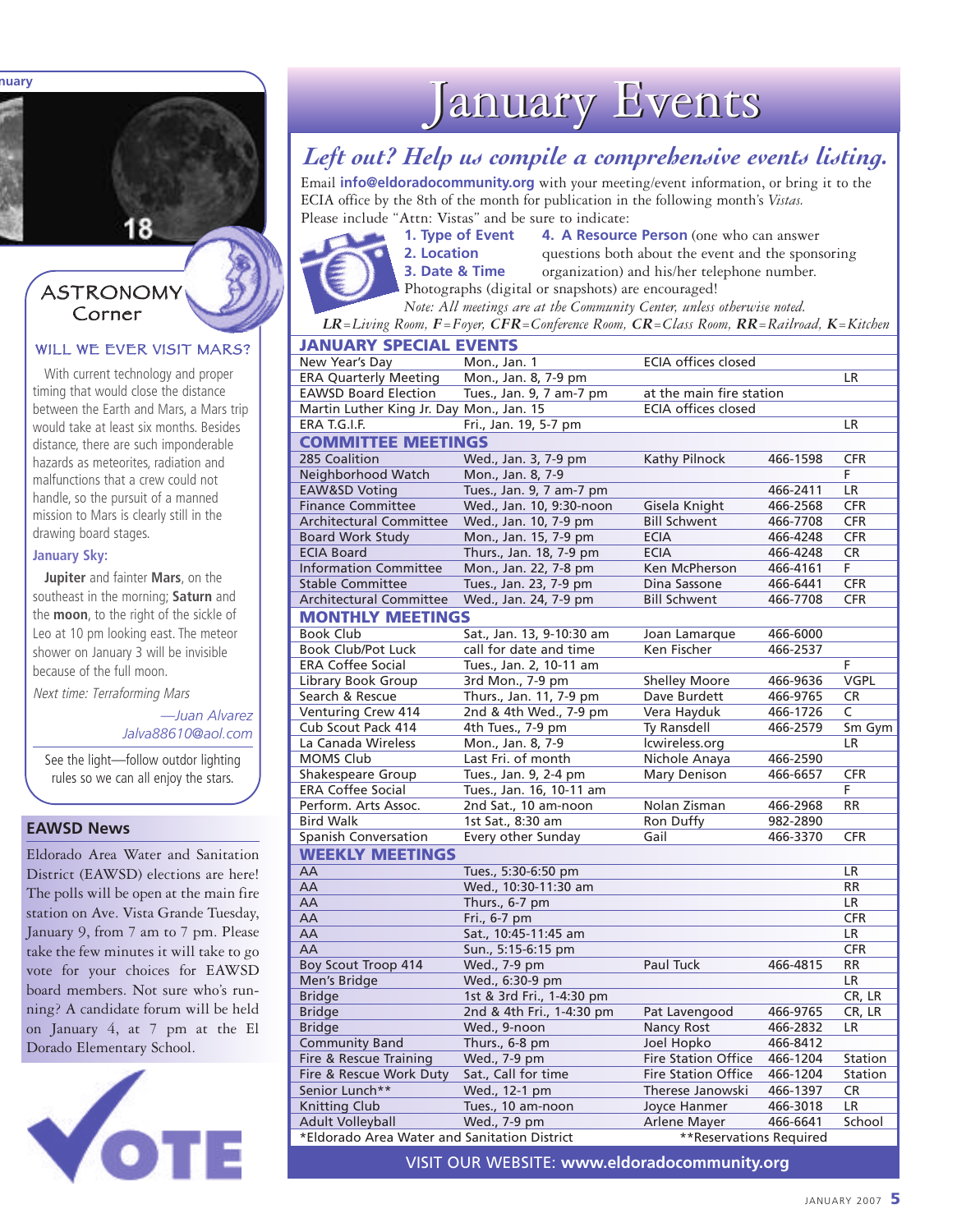

## On the Job

#### **Calendar Photo Selection**

**We have been asked how we chose the photos that were used in the 2007 calendar. I received photos and posted them on a web site available for Information Committee members to view. I was the only one who knew who photographed each entry. The committee met after the deadline for turning in photos had passed. As a group we agreed on what photos to use, then decided what month each photo should represent. Not until all decisions had been made were the photographers' names exposed. We felt that this anonymity was the only fair way to make the selections.**

**-Editor**

**THE SCRATCHING** your<br>head over covenant compliance<br>issues, Bert Lysen is the man to<br>speak with. Our new Covenants **F YOU'RE SCRATCHING** your head over covenant compliance issues, **Bert Lysen** is the man to Compliance Representative (CCR) is excited to have joined the team at the

Association offices. "I couldn't have a nicer group to work with," Bert says of his co-workers.

Eldorado Community Improvement

Bert brings excitement, a love of Eldorado and lots of experience to the job. A graduate of Evergreen State College in Olympia, Washington with a background in economics and labor relations, Bert has served as a union representative on the West Coast, been a water commissioner in

Seattle and managed a water district in a suburb of Seattle that had a very similar story to Eldorado's a private water system the citizens wanted to make public and did.

As a union representative he handled grievances for contract violations. "My forté there was mediating without arbitrations," he said, a strong suit for a successful CCR.

Bert has lived and worked in Washington, Oregon and California, most recently in San Francisco. His wife, **Melinda Lysen**, was born in New Mexico and wanted to return. She also wanted to get her master's degree in family therapy and found a school in Santa Fe, which was a happy coincidence. Bert shares her interest in psychology and is an avid reader of psychology books. Besides reading, he enjoys biking. The bike paths were one of the reasons Bert and Melinda chose to live in Eldorado. "That and the open spaces," Bert says. "I don't see a single home from my patio."

"A lot of people come to Eldorado for the open spaces and the night skies," says Bert. Consequently, he sees the two biggest issues to be dealt with in his new job as lighting and RV issues and believes that educating people who are in violation is the most important part of his job. One of his goals is to ensure that when contractors come to Eldorado to build, there's no question about what they need to build to be in compliance with the covenants. "It's not fair to new people," Bert says, "to be told after they have built that they are in violation of the covenants."

*—Lynn McPherson*



**Bert Lysen, already hard at work.**

## *ECIA Board Election*

T**HE ANNUAL ECIA** Board Election is just around the corner and there will be two vacancies to be filled. This position provides an opportunity for interested persons to shape the community they live in. Please take the time to run for the Board.

#### **REQUIREMENTS AND DEADLINES**

It is important for the community and all potential candidates to understand some of the very basic requirements and deadlines as outlined in the Bylaws and Election Policies and Procedures:

To run for the Board, a candidate must file a petition that contains the candidate's name and the signatures of no less than 25 owners of property, each of whom must be a Member in Good Standing with the Association. These petitions will be available at the ECIA office on February 1, 2007, and must be filed by March 1, 2007.

Each candidate must file a résumé and position statement with the ECIA office by March 1, 2007.

The Election Committee will validate each candidate's petition by March 9, 2007.

Election packets and the notice of the Annual Meeting of the Members will be mailed to each Member in Good Standing by March 31, 2007.

The ballots have to be received at the ECIA office no later than May 1, 2007 in order to be considered valid.

The Election Committee will count ballots, and announce the results at the Annual Meeting of the Members on Monday, May 7, 2007, at 7 pm.

If you have any questions regarding the above, don't hesitate to contact the ECIA office at 466-4248. *—Debby Padilla*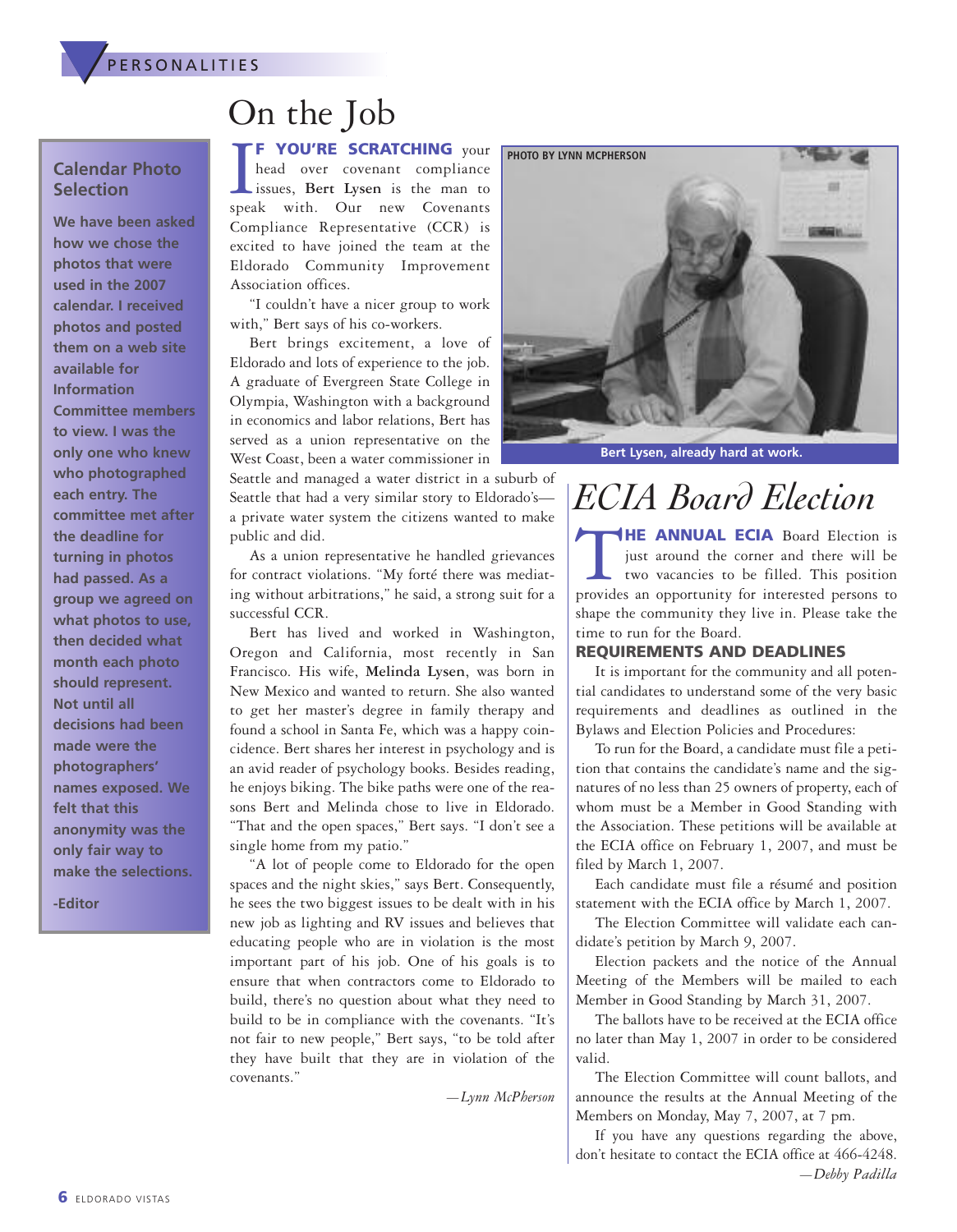**SPECIAL INTERESTS** 

## Hard to Find - Easy to Identify

**THESITATED TO WRITE ABOUT THIS**<br>beautiful, secretive little bird that I don't see<br>frequently. But after four sightings in one week<br>(at the Community Center near the tennis courts **HESITATED TO WRITE ABOUT THIS** beautiful, secretive little bird that I don't see frequently. But after four sightings in one week and in my yard) I changed my mind. The Spotted Towhee (ST) is a year-round resident in Eldorado (although some birds migrate as far south as Guatemala, others move to lower elevations or to the Great Plains) but is difficult to spot, moving quickly and quietly through the underbrush, scratching for insects, berries and seeds. The ST wingspan is 10.5 inches, with a body length of 8.5 inches. Its head and neck are velvety black, the breast is bright robin-red with a small section of pale grey and its wings and tail are black with bright white spots on the wings. The eyes are red. Males and females look the same. Until 1995, this bird was grouped with the Eastern Rufous Towhee, which lacks the wing spots. The call is usually a few quick notes followed by a buzzy trill—*che che che zheee*. The geographic differences of voice and plumage are complex and poorly understood.

on the ground or low in a shrub that is lined with grasses, twigs and hair. The male courts by fluttering near the female, spreading his tail and wings. The female broods three to four eggs that hatch in 12



days. The helpless young are fed mostly by the male and fledge when 12 days old. Females occasionally feign injury to distract predators and may run through underbrush like a mouse. Some pairs produce a second brood 8 to 21 days after the first young fledge.

A strange characteristic of the ST is that its bill is shorter in winter than in summer. A reason for this difference may be that the ST eats more seeds in winter, also necessitating that they eat more grit. This winter eating pattern may grind down the bill, shortening it.

*—Pam Henline*

#### The female selects a nest site—a small depression

## *Here for Good*

F**OR THOSE ELDORADO RESIDENTS** who came here because they like the look of their community and want to keep it that way, **Richard Anderson** is someone they would want representing them on the Board of Directors of the Eldorado Community Improvement Association.

"I like it just the way it is," Richard, the newest member of the Board, said of Eldorado.

Richard arrived in Eldorado from Washington, D.C., in December 2005 and rapidly sank himself into community affairs. He ran for election to the seven-member panel in March, bowing to **Su Anne Armstrong's** winning vote, but soon was appointed to the Board in June to replace **Andrea Cohen**, who had resigned.

Born in Houston, Texas, Richard, 52, lived in the Washington, D.C. area for 28 years, the last five of them with his partner, **Richard Lawn**, who retired but has a house painting business in Eldorado. They debated their future move for 18 months, checking out such places as Seattle and Portland, Oregon. They finally narrowed their search to Sedona, Arizona.

In Sedona, "on a whim," Richard said, they hopped across the desert to see what Santa Fe was like. "We fell in love with Santa Fe and started looking for a house," he said in an interview in the den

of his 15-year-old, four-bedroom, three-bath, adobe-style home on Encantado Loop.

They quickly narrowed their housing search to Eldorado, where they scoped out more than a dozen houses and made an offer on one on their third trip out. Richard was a commercial interior architect and a realtor in the Washington, D.C. area. He's an agent with Barker Realty in Santa Fe, specializing in Eldorado.

Why the infatuation with the Santa Fe area?

"It physically looks and feels so different from anyplace else—the light, the high desert, the clouds," Richard said. "I like the adobe style and the way it is consistent throughout Santa Fe."

"I am a total liberal," he said, "but on Eldorado, I'm a conservative. I want it to stay the way it is. All of the different types of homes somehow blend together, and I'd like to keep it that way—the greenbelts and the setbacks from the roads too."



**Like many here, Richard feels like he has found a treasure in Eldorado.**

*—Richard C. Gross*